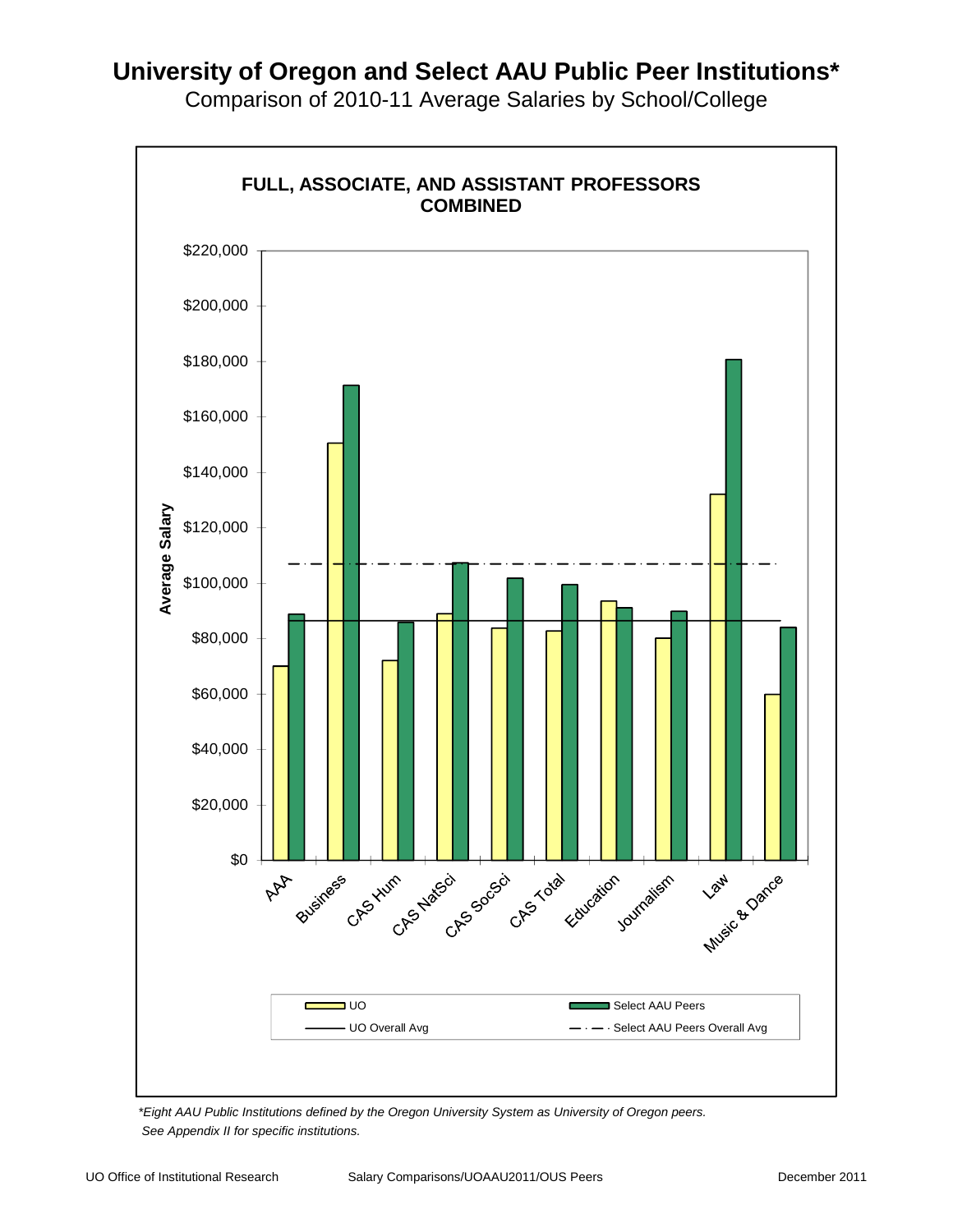

Comparison of 2010-11 Average Salaries by School/College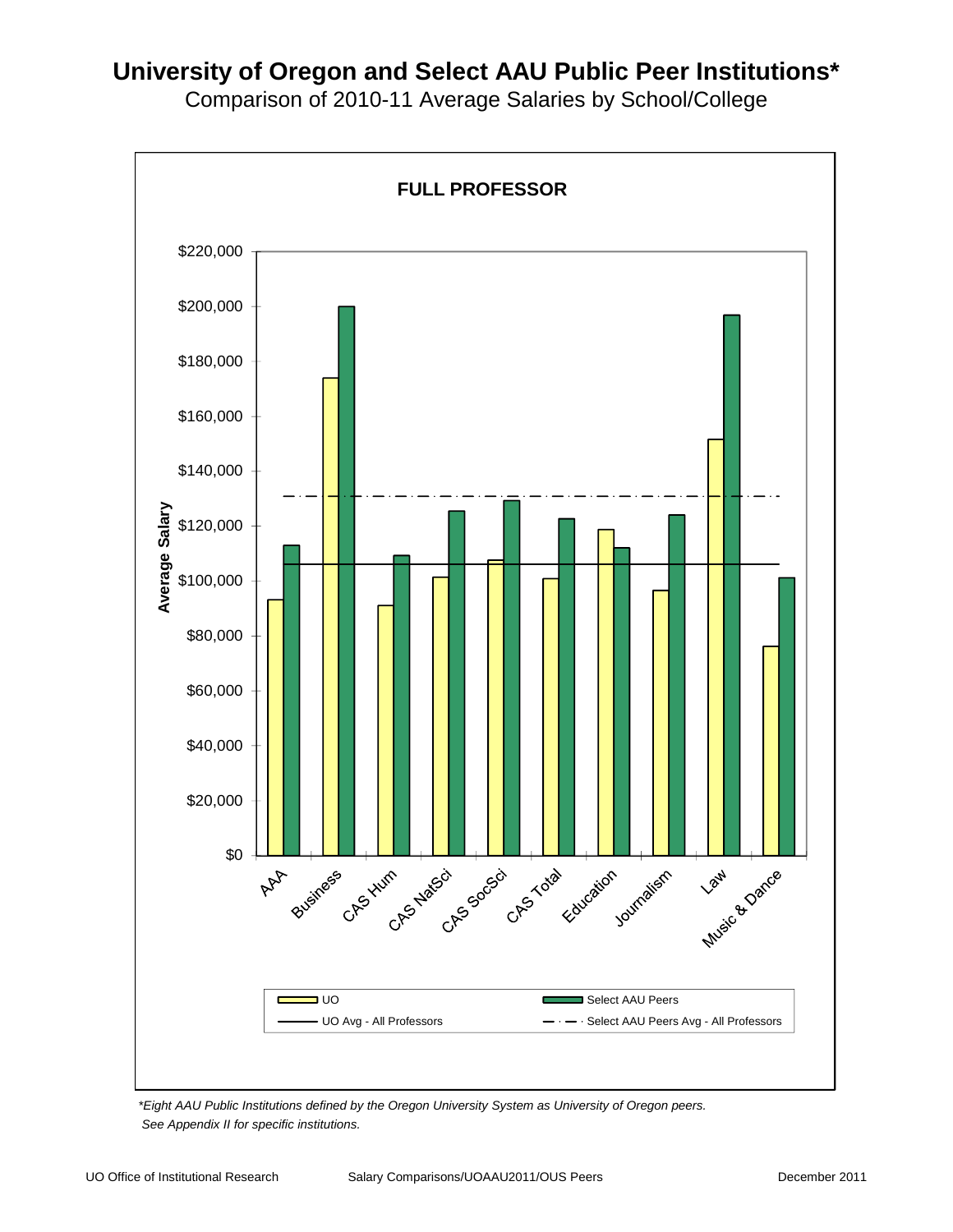

Comparison of 2010-11 Average Salaries by School/College